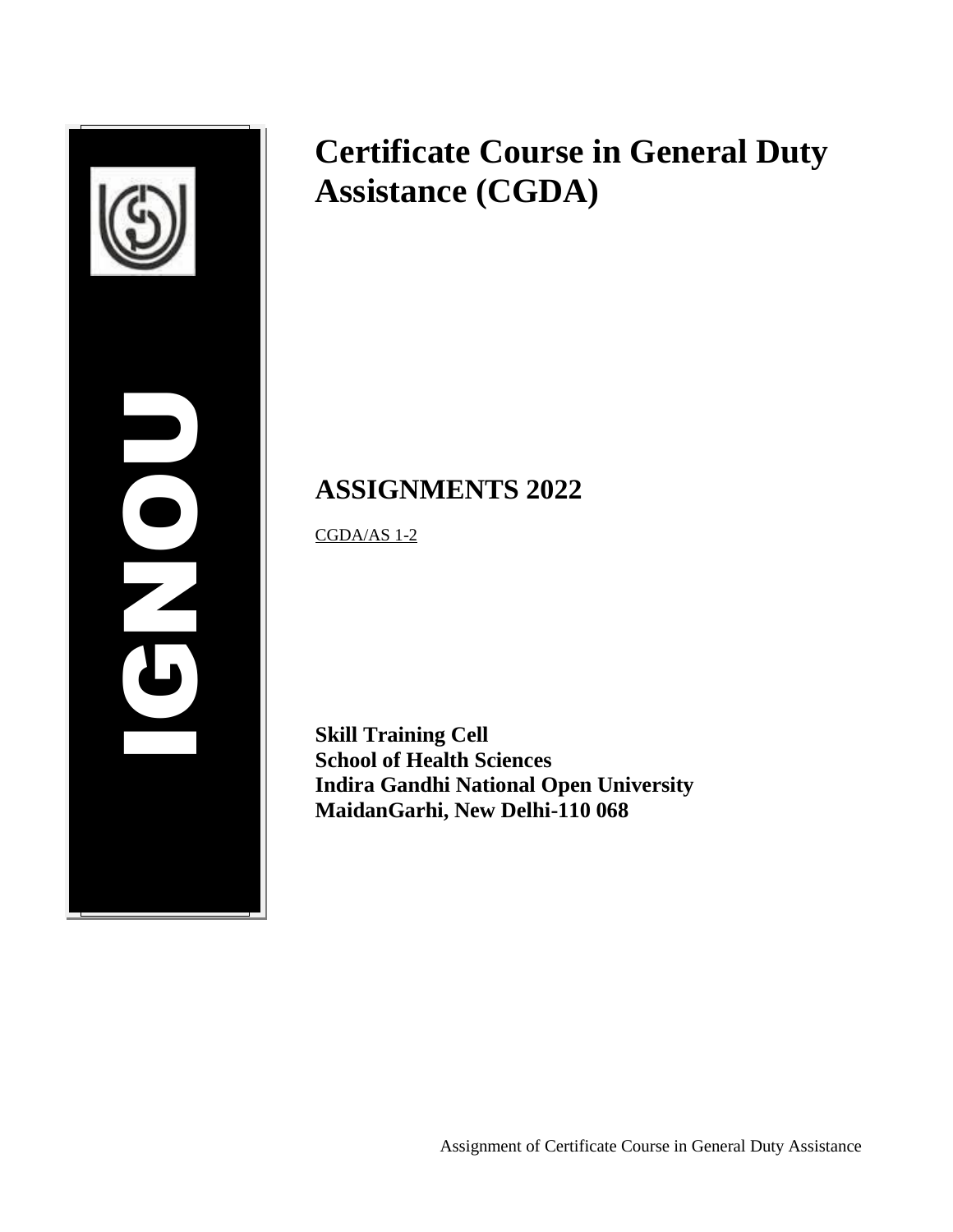#### **Dear Student**,

As explained in the Programme Guide, there are nine assignments in total and **all** these assignments are compulsory. Please note that the assignments carry a weightage of 30% marks towards the final evaluation in theory component and *submission of related assignments is a prerequisite* for appearing in theory term-end examination for respective papers. It is always better if you can submit all assignments as early as possible during your contact session.

| <b>Last Date of Submission</b> | CourseCode                 | <b>Blocks Involved AssignmentCode</b> |                       |
|--------------------------------|----------------------------|---------------------------------------|-----------------------|
| <b>June. 30, 2022</b>          | BHT-001/TMA/2022           | 1 and 2                               | BHT-001/TMA/2022/AS-1 |
| June . 30, 2022                | $BHT-002/TMA/2022$ 1 and 2 |                                       | BHT-002/TMA/2022/AS-2 |

Please take note of the following points before writing your assignments:

- Use only foolscap size paper for writing your responses. Only handwritten assignments will beaccepted. Typed or printed copies of assignments will not beaccepted.
- Tie the pages after numbering themcarefully.
- Write the questions and question number with eachanswer.
- All the questions are compulsory.
- *Zero marks will be given if it is found that the answers were copied from otherstudent*
- Every assignment will be evaluated out of a full mark of 100. Weightage is indicated in parenthesisagainst eachquestion.

#### **Suggestions for writing an assignment:**

Read the assignments carefully. Go through the units on which the answers are based. Draw a rough outline of your answer. Make a logical order. Then write your answer neatly and submit. Give illustrations and tables wherever necessary. You may keep a photo copy of the answer sheets for future reference.

Answer each assignment in separate sheets. On the first page of the assignment response sheet, write the course code, course title, assignment code, name of your programme study centre and date of submission. Your Roll No., Name and Full address should be mentioned in the top right corner of the first page. The first page of your response sheet should look like the formatgiven.

| CourseCode                                                                                                                                                                                                                    | EnrollmentNo.                                                                                                                |  |
|-------------------------------------------------------------------------------------------------------------------------------------------------------------------------------------------------------------------------------|------------------------------------------------------------------------------------------------------------------------------|--|
| CourseTitle                                                                                                                                                                                                                   | Name<br><u> Alexandria de la contrada de la contrada de la contrada de la contrada de la contrada de la contrada de la c</u> |  |
| AssignmentCode                                                                                                                                                                                                                |                                                                                                                              |  |
| $PSC$ and $C$ and $C$ and $C$ and $C$ and $C$ and $C$ and $C$ and $C$ and $C$ and $C$ and $C$ and $C$ and $C$ and $C$ and $C$ and $C$ and $C$ and $C$ and $C$ and $C$ and $C$ and $C$ and $C$ and $C$ and $C$ and $C$ and $C$ |                                                                                                                              |  |
| Date of Submission                                                                                                                                                                                                            |                                                                                                                              |  |
|                                                                                                                                                                                                                               |                                                                                                                              |  |

**Please submit the assignments to your Programme-in-charge (PIC) only.**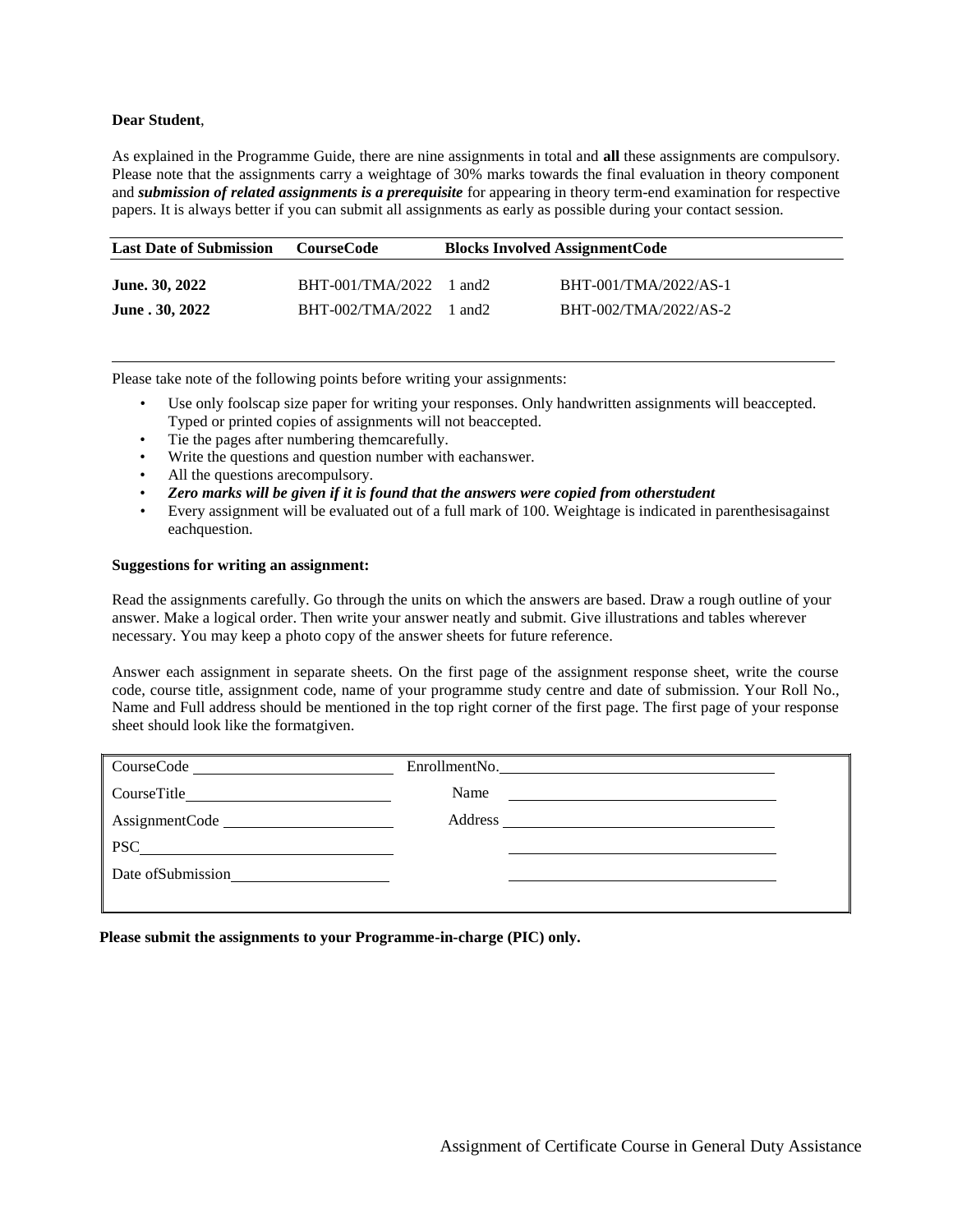## **Assignment 1 for course Foundation of General Duty Assistance (Block 1, 2, 3&4)**

**Programme Code: CGDA Course Code: BHT-001 Assignment Code: BHT-001/TMA/2022 Maximum Marks: 100 Last date of Submission: 30th June 2022\* \*As per university announcement.**

## **This Assignment consists of Ten Long Answer questions of 10 marks each.**

| <b>Q1</b> Discuss the health care system in India?                                                   | (10)       |
|------------------------------------------------------------------------------------------------------|------------|
| <b>Q2</b> Describe the Situations that can cause disciplinary action against GDA in hospital         | (10)       |
| <b>Q3</b> Describe the role of General duty assistant in hospital setting.                           | (10)       |
| <b>Q4</b> Discuss the factors affecting "effective communication"?                                   | (10)       |
| <b>Q5</b> List the organs of respiratory system and discuss the functions of each organ.             | (10)       |
| <b>Q6</b> Describe the methods of solid wastes disposal should be followed in hospital               | (10)       |
| <b>Q7</b> (a) Define Body mechanics. List down the principles of body mechanics                      |            |
| (b) Explain the different types of comfortable positions used for the patient                        | $(5+5=10)$ |
| <b>Q8</b> Enlist the various vehicles used to transport the patient? Explain any two                 | $(2+8)$    |
| <b>Q9</b> Describe the procedure of disinfection of room and articles after the discharge of patient |            |
|                                                                                                      | $(5+5)$    |

| Q10 Explain the code of conduct for a health care worker | (10) |
|----------------------------------------------------------|------|
|----------------------------------------------------------|------|